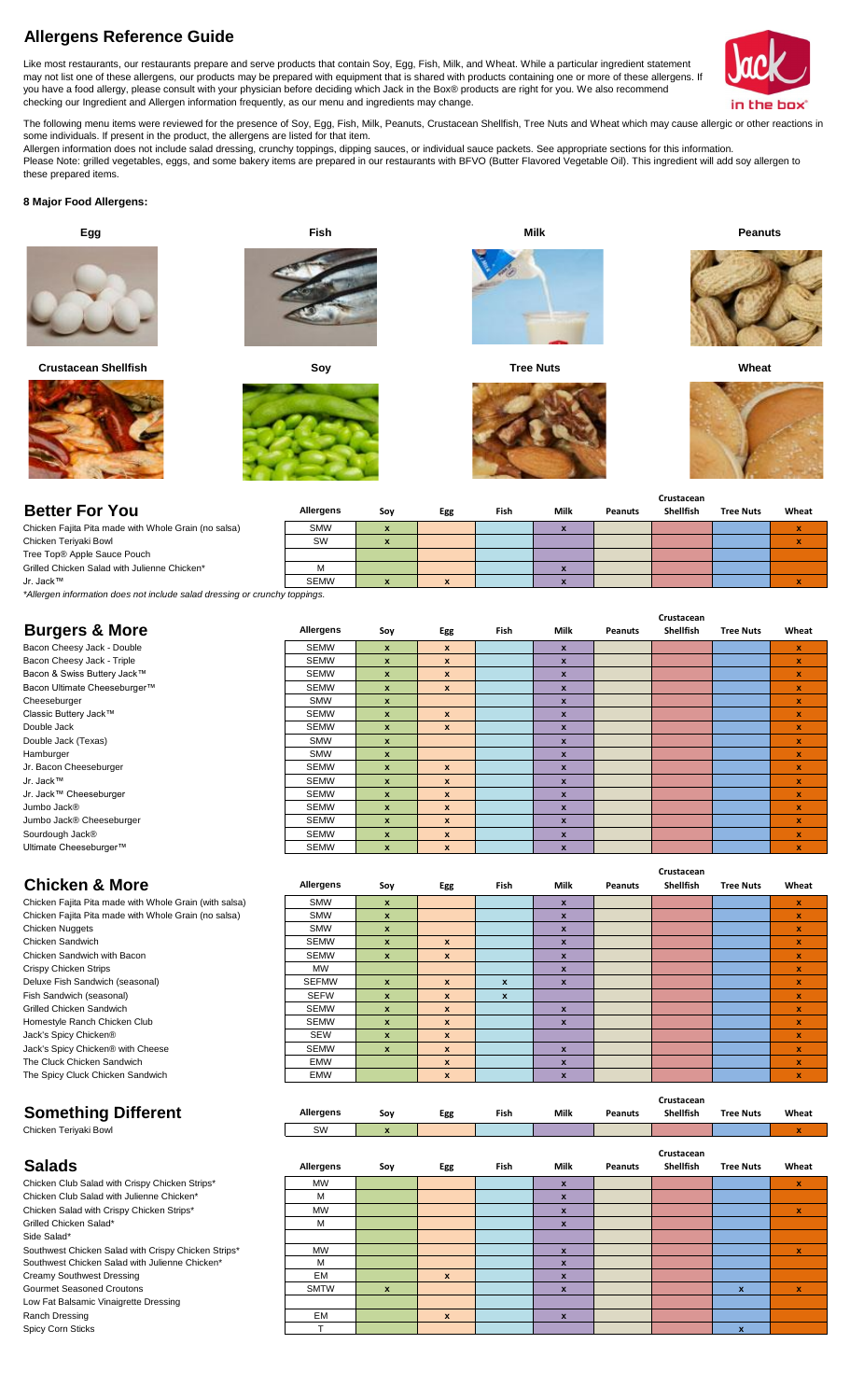*\*Allergen information does not include salad dressing or crunchy toppings.*

|                                                        |             |              |                  |                  |                           |                | Crustacean |                  |              |
|--------------------------------------------------------|-------------|--------------|------------------|------------------|---------------------------|----------------|------------|------------------|--------------|
| <b>Snacks &amp; Sides</b>                              | Allergens   | Soy          | Egg              | <b>Fish</b>      | Milk                      | <b>Peanuts</b> | Shellfish  | <b>Tree Nuts</b> | Wheat        |
| Bacon Cheddar Fries                                    | <b>SM</b>   | $\mathbf{x}$ |                  |                  | $\boldsymbol{x}$          |                |            |                  |              |
| Bacon Nacho Tacos                                      | <b>SMW</b>  | $\mathbf{x}$ |                  |                  | $\boldsymbol{x}$          |                |            |                  | $\mathbf{x}$ |
| Crispy Chicken Strips                                  | MW          |              |                  |                  | $\boldsymbol{x}$          |                |            |                  | $\mathbf{x}$ |
| Egg Roll                                               | <b>SEFW</b> | $\mathbf{x}$ | $\mathbf{x}$     | $\boldsymbol{x}$ |                           |                |            |                  | $\mathbf{x}$ |
| <b>French Fries</b>                                    |             |              |                  |                  |                           |                |            |                  |              |
| Jack's Roost Fries - Classic                           | <b>SEMW</b> | $\mathbf{x}$ | $\boldsymbol{x}$ |                  | $\boldsymbol{\mathsf{x}}$ |                |            |                  | $\pmb{\chi}$ |
| Jack's Roost Fries - Spicy                             | <b>SEMW</b> | $\mathbf{x}$ | $\mathbf{x}$     |                  | $\boldsymbol{\mathsf{x}}$ |                |            |                  | $\pmb{\chi}$ |
| Mega Munchie Box*                                      | <b>SMW</b>  | $\mathbf{x}$ |                  |                  | $\boldsymbol{x}$          |                |            |                  | $\mathbf x$  |
| Onion Rings                                            | MW          |              |                  |                  | $\boldsymbol{x}$          |                |            |                  | $\mathbf{x}$ |
| Seasoned Curly Fries                                   | W           |              |                  |                  |                           |                |            |                  | $\mathbf x$  |
| Side Salad*                                            |             |              |                  |                  |                           |                |            |                  |              |
| Stuffed Jalapeños                                      | MW          |              |                  |                  | $\mathbf{x}$              |                |            |                  | $\mathbf{x}$ |
| Taco, Regular                                          | <b>SMW</b>  | $\mathbf{x}$ |                  |                  | $\boldsymbol{x}$          |                |            |                  | $\mathbf x$  |
| Tacos, Tiny (15 pc.)                                   | W           |              |                  |                  |                           |                |            |                  | $\mathbf x$  |
| Tacos, Tiny (Loaded)                                   | <b>SMW</b>  | $\mathbf{x}$ |                  |                  | $\boldsymbol{x}$          |                |            |                  | $\mathbf{x}$ |
| *Allergen information does not include dipping sauces. |             |              |                  |                  |                           |                |            |                  |              |

|                                               |             |                    |                    |             |                    | Crustacean     |                  |                  |                    |  |  |  |  |
|-----------------------------------------------|-------------|--------------------|--------------------|-------------|--------------------|----------------|------------------|------------------|--------------------|--|--|--|--|
| <b>Breakfast</b>                              | Allergens   | Soy                | Egg                | <b>Fish</b> | Milk               | <b>Peanuts</b> | <b>Shellfish</b> | <b>Tree Nuts</b> | Wheat              |  |  |  |  |
| Bacon Breakfast Jack®                         | <b>SEMW</b> | $\mathbf{x}$       | $\mathbf{x}$       |             | $\mathbf{x}$       |                |                  |                  | $\mathbf x$        |  |  |  |  |
| Bacon, Egg & Cheese Biscuit                   | <b>SEMW</b> | $\pmb{\chi}$       | $\pmb{\mathsf{x}}$ |             | $\pmb{\mathsf{x}}$ |                |                  |                  | $\pmb{\mathsf{x}}$ |  |  |  |  |
| Breakfast Jack®                               | <b>SEMW</b> | $\mathbf{x}$       | x                  |             | $\mathbf{x}$       |                |                  |                  | $\pmb{\mathsf{x}}$ |  |  |  |  |
| Chicken Breakfast Jack®                       | <b>SEMW</b> | $\pmb{\mathsf{x}}$ | $\pmb{\mathsf{x}}$ |             | $\pmb{\mathsf{x}}$ |                |                  |                  | $\pmb{\mathsf{x}}$ |  |  |  |  |
| Extreme Sausage® Sandwich                     | <b>SEMW</b> | $\pmb{\chi}$       | $\pmb{\mathsf{x}}$ |             | $\pmb{\mathsf{x}}$ |                |                  |                  | $\pmb{\mathsf{x}}$ |  |  |  |  |
| Grande Sausage Breakfast Burrito (with salsa) | <b>SEMW</b> | $\mathbf{x}$       | x                  |             | $\mathbf{x}$       |                |                  |                  | $\pmb{\mathsf{x}}$ |  |  |  |  |
| Grande Sausage Breakfast Burrito (no salsa)   | <b>SEMW</b> | $\pmb{\mathsf{x}}$ | $\pmb{\mathsf{x}}$ |             | $\pmb{\mathsf{x}}$ |                |                  |                  | $\pmb{\mathsf{x}}$ |  |  |  |  |
| Grilled Sourdough Swiss Sandwich              | <b>SEMW</b> | $\mathbf{x}$       | $\mathbf{x}$       |             | $\mathbf{x}$       |                |                  |                  | $\mathbf{x}$       |  |  |  |  |
| Hash Brown                                    | W           |                    |                    |             |                    |                |                  |                  | $\pmb{\mathsf{x}}$ |  |  |  |  |
| Homestyle Chicken Biscuit                     | <b>SEMW</b> | $\mathbf{x}$       | x                  |             | $\pmb{\mathsf{x}}$ |                |                  |                  | $\pmb{\mathsf{x}}$ |  |  |  |  |
| Jumbo Breakfast Platter with Bacon            | <b>SEMW</b> | $\mathbf{x}$       | $\pmb{\mathsf{x}}$ |             | $\pmb{\mathsf{x}}$ |                |                  |                  | $\mathbf{x}$       |  |  |  |  |
| Jumbo Breakfast Platter with Sausage          | <b>SEMW</b> | $\mathbf{x}$       | x                  |             | $\mathbf{x}$       |                |                  |                  | $\mathbf{x}$       |  |  |  |  |
| Loaded Breakfast Sandwich                     | <b>SEMW</b> | $\mathbf{x}$       | $\pmb{\mathsf{x}}$ |             | $\pmb{\mathsf{x}}$ |                |                  |                  | $\pmb{\mathsf{x}}$ |  |  |  |  |
| Meat Lovers Breakfast Burrito (with salsa)    | <b>SEMW</b> | $\mathbf{x}$       | $\pmb{\mathsf{x}}$ |             | $\pmb{\mathsf{x}}$ |                |                  |                  | $\mathbf{x}$       |  |  |  |  |
| Meat Lovers Breakfast Burrito (no salsa)      | <b>SEMW</b> | $\mathbf{x}$       | $\mathbf{x}$       |             | $\mathbf{x}$       |                |                  |                  | $\mathbf{x}$       |  |  |  |  |
| Mini Pancakes                                 | <b>SEMW</b> | $\mathbf{x}$       | $\pmb{\mathsf{x}}$ |             | $\pmb{\mathsf{x}}$ |                |                  |                  | $\pmb{\mathsf{x}}$ |  |  |  |  |
| Sausage Biscuit                               | <b>SMW</b>  | $\mathbf{x}$       |                    |             | $\pmb{\mathsf{x}}$ |                |                  |                  | $\mathbf{x}$       |  |  |  |  |
| Sausage Breakfast Jack®                       | <b>SEMW</b> | $\mathbf{x}$       | $\mathbf{x}$       |             | $\mathbf{x}$       |                |                  |                  | $\mathbf{x}$       |  |  |  |  |
| Sausage Croissant                             | <b>SEMW</b> | $\mathbf{x}$       | $\pmb{\mathsf{x}}$ |             | $\pmb{\mathsf{x}}$ |                |                  |                  | $\pmb{\chi}$       |  |  |  |  |
| Sausage, Egg & Cheese Biscuit                 | <b>SEMW</b> | $\mathbf{x}$       | $\mathbf{x}$       |             | $\pmb{\mathsf{x}}$ |                |                  |                  | $\pmb{\chi}$       |  |  |  |  |
| Spicy Chicken Biscuit                         | <b>SEMW</b> | $\mathbf{x}$       | $\mathbf{x}$       |             | $\mathbf{x}$       |                |                  |                  | $\mathbf{x}$       |  |  |  |  |
| Supreme Croissant                             | <b>SEMW</b> | $\pmb{\mathsf{x}}$ | $\pmb{\mathsf{x}}$ |             | $\pmb{\mathsf{x}}$ |                |                  |                  | $\pmb{\mathsf{x}}$ |  |  |  |  |
| Ultimate Breakfast Sandwich                   | <b>SEMW</b> | $\mathbf{x}$       | $\mathbf{x}$       |             | $\mathbf{x}$       |                |                  |                  | $\mathbf{x}$       |  |  |  |  |

Chick-N-Tater Melt (a la carte) SEMW **x x x x** Chick-N-Tater Melt Munchie Meal\* SEMW **x x x x** Sriracha Curly Fry Burger (a la carte) SEMW **x x x x x x x** Sriracha Curly Fry Burger Munchie Meal\* SMW **x x x x x x** Spicy Nacho Chicken Sandwich (a la carte) SMW SMW **x x** Spicy Nacho Chicken Sandwich Munchie Meal\* SMW **x x x** Stacked Grilled Cheese Burger (a la carte) SEMW <mark> x | x | | x |</mark> | <mark> x</mark> Stacked Grilled Cheese Burger Munchie Meal\* SEMW **x x x x** Halfsies **Market Community Community Community Community Community Community Community Community Community Community Community Community Community Community Community Community Community Community Community Community Commu** 

*\*Allergen information does not include beverage.*

|                                                 |           |     |     |      |                    |         | Crustacean |                  |       |
|-------------------------------------------------|-----------|-----|-----|------|--------------------|---------|------------|------------------|-------|
| <b>Drinks</b>                                   | Allergens | Soy | Egg | Fish | Milk               | Peanuts | Shellfish  | <b>Tree Nuts</b> | Wheat |
| Bargs® Root Beer                                |           |     |     |      |                    |         |            |                  |       |
| <b>Black Iced Coffee</b>                        |           |     |     |      |                    |         |            |                  |       |
| Coca-Cola®                                      |           |     |     |      |                    |         |            |                  |       |
| Coca-Cola® Fuze Iced Tea                        |           |     |     |      |                    |         |            |                  |       |
| Coffee, High Mountain Arabica (Regular & Decaf) |           |     |     |      |                    |         |            |                  |       |
| Dasani® Bottled Water                           |           |     |     |      |                    |         |            |                  |       |
| Diet Coke®                                      |           |     |     |      |                    |         |            |                  |       |
| Diet Dr. Pepper®                                |           |     |     |      |                    |         |            |                  |       |
| Dr. Pepper®                                     |           |     |     |      |                    |         |            |                  |       |
| Fanta <sup>®</sup> Orange                       |           |     |     |      |                    |         |            |                  |       |
| Fanta® Strawberry                               |           |     |     |      |                    |         |            |                  |       |
| Gold Peak® Classic Blend Iced Tea               |           |     |     |      |                    |         |            |                  |       |
| Hi-C <sup>®</sup> Fruit Punch                   |           |     |     |      |                    |         |            |                  |       |
| Jumpin' Jack's Splash                           |           |     |     |      |                    |         |            |                  |       |
| Jumpin' Jack's Splash, Diet                     |           |     |     |      |                    |         |            |                  |       |
| Milk, Low Fat 1%                                | M         |     |     |      | $\pmb{\chi}$       |         |            |                  |       |
| Minute Maid® 100% Apple Juice                   |           |     |     |      |                    |         |            |                  |       |
| Minute Maid® Lemonade                           |           |     |     |      |                    |         |            |                  |       |
| Simply Orange <sup>®</sup> Juice                |           |     |     |      |                    |         |            |                  |       |
| Salted Caramel Mocha Creamer                    | М         |     |     |      | $\pmb{\chi}$       |         |            |                  |       |
| Sprite®                                         |           |     |     |      |                    |         |            |                  |       |
| Sweet Cream Iced Coffee, Caramel                | М         |     |     |      | $\pmb{\mathsf{x}}$ |         |            |                  |       |
| Sweet Cream Iced Coffee, Mocha                  | М         |     |     |      | x                  |         |            |                  |       |
| Sweet Cream Iced Coffee, Vanilla                | M         |     |     |      | $\pmb{\mathsf{x}}$ |         |            |                  |       |
|                                                 |           |     |     |      |                    |         |            |                  |       |

## **Shakes & Desserts Allergens Soy Egg Fish Milk Peanuts Crustacean Shellfish Tree Nuts Wheat** Chocolate Overload™ Cake SEMW **x x x x** Mini Churros SEMW **x x x x** New York Style Cheesecake SEMPTW **x x x x x x** Shake, Chocolate with Whipped Topping M **M M x** Shake, OREO® Cookie with Whipped Topping SMW **x x x** Shake, Girl Scout Adventurefuls™ Caramel Brownie with Whipped Topping SEMWT **x x x x x** Shake, Strawberry with Whipped Topping **and Community of the Community of the Community of the Community of the Community of the Community of the Community of the Community of the Community of the Community of the Communit** Shake, Vanilla with Whipped Topping M **x x x x x x x x**

**Shellfish Tree Nuts Wheat**

**Jack's Munchie Meals™ Allergens Soy Egg Fish Milk Peanuts Crustacean**